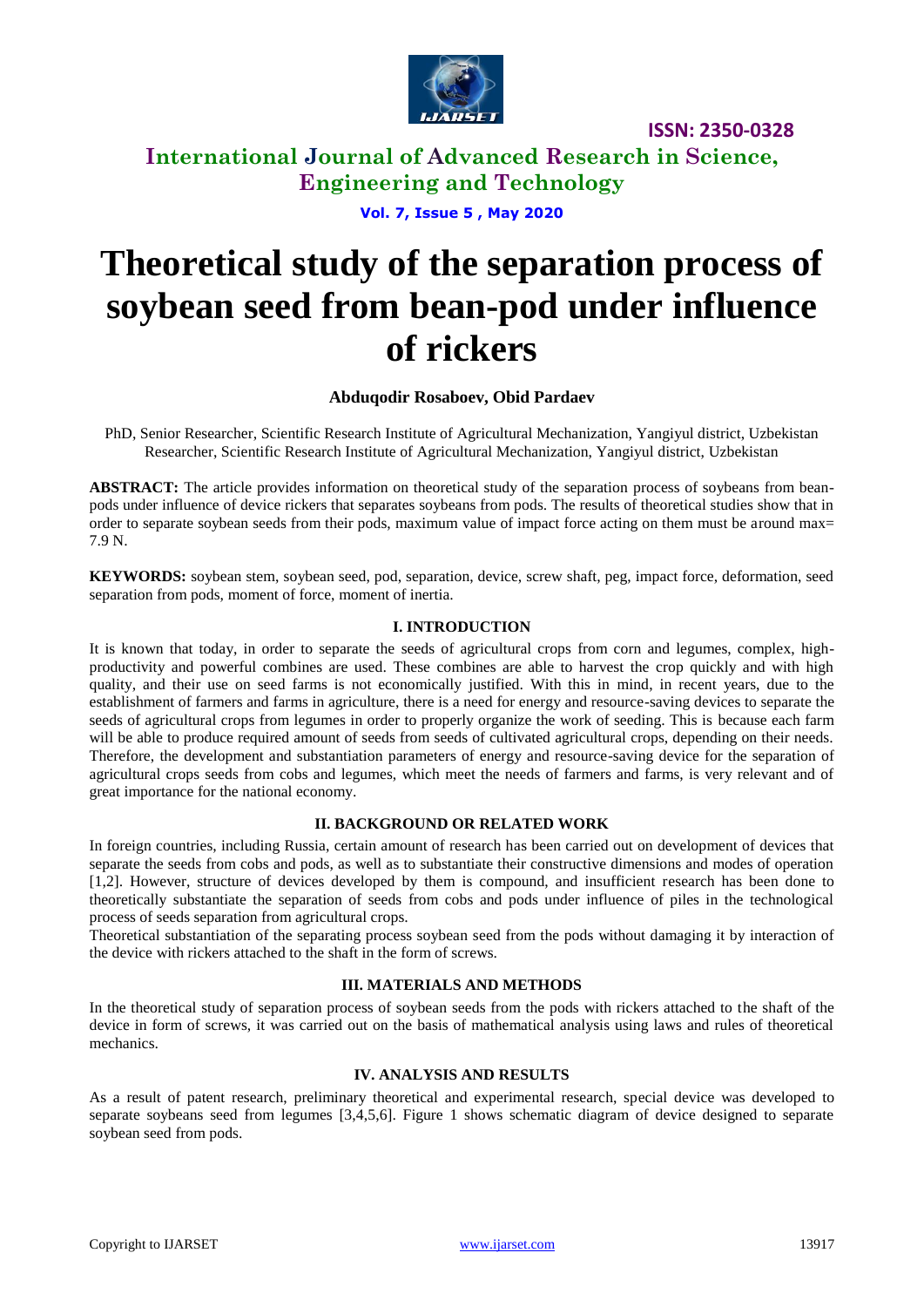

## **International Journal of Advanced Research in Science, Engineering and Technology Қишлоқ хўжалик экинларининг уруғини пояси ёки бошоғидан**

**Vol. 7, Issue 5, May 2020 Vol. 7, Issue 5 , May 2020** 



a) side view; b) view from above

1-cylinder; 2-shaft; 3-rickers; 4-loading bunker; 5-flanges; 6-fan; 7 and 9-pulleys; 8-protection device; 10-basis;

11-electric motor; 12-sieve; 13-framework; 14-bearings; 15-output window

Fig. 1. Schematic diagram of the device that separates soybean seeds from pods

The device consists of hollow cylinder 1, shaft 2, rickers 3, loading bunker 4, flanges 5, fan 6, pulleys 7 and 9, protection device 8, basis 10, electric motor 11, sieve 12, framework 13, bearings 14 and output window 15.

Inside the hollow cylinder 1 is mounted shaft 2 with help of flanges 5 and bearings 14, to which are fastened in the form of screws 3 at a certain distance from each other and at an angle. A fan 6 is attached to the front of shaft 2 to create airflow.

A certain distance is left to the right of the fan 6, and upper part of the hollow cylinder 1 is equipped with loading bunker 4. At its bottom, a sieve 12 is mounted, leaving certain distance from the straight of loading bunker. A special window 15 is opened on opposite side of the end section to expel the crushed sob and stem pieces from inside the hollow cylinder 1.

The principle of operation of the device is as follows. When it is connected to the mains, electric motor 11 and pulleys 7 and 9 are driven by a belt drive in the form of screw 3 fastened shaft 2. At this time the seeds of agricultural crop are loaded into loading bunker 4 with stems and pods. When the seeds of crops' fall into the hollow cylinder 2 from loading bunker 4 with the stalks and pods, the rickers 3 hit them and separate the seeds from pods. The rickers 3 not only separate the seeds from pods under influence of impact, but also push them forward in direction of the shaft 2 rotation, as they are fastened in the form of screw. The seeds left in the pods are completely separated as a result of the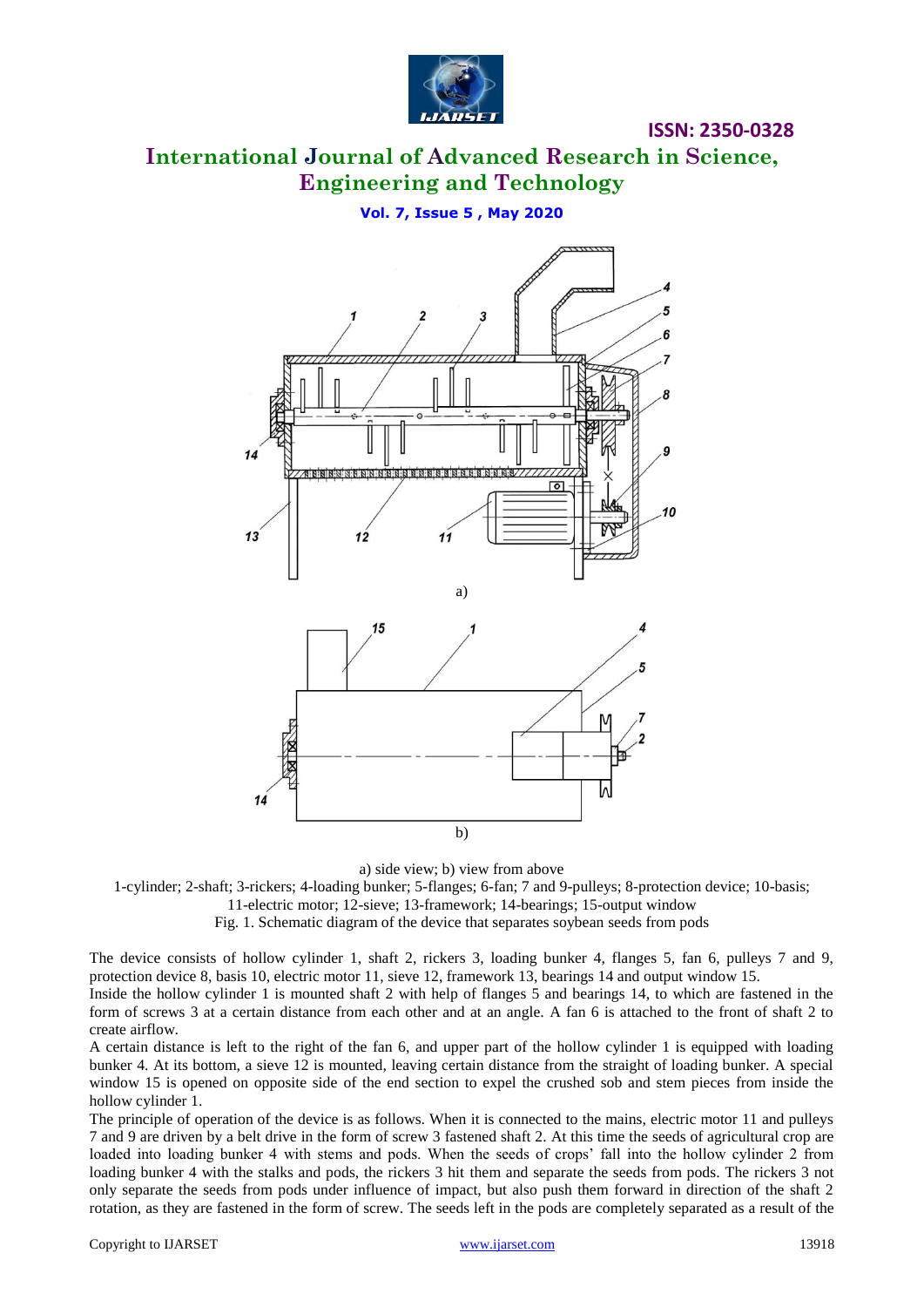

# **International Journal of Advanced Research in Science, Engineering and Technology**

## **Vol. 7, Issue 5 , May 2020**

other rickers 3 hitting in the direction of movement and being pushed forward. Pieces of crushed stems and pods are thrown out through a special window 15 on the opposite side of the hollow cylinder 1. The seeds separated from the pods are sent for placement in bags through the sieve 12 in the direction of movement and under influence of the air flow generated by the fan 6. In this way, the technological process of separating the seeds of agricultural crops from legumes continues uninterrupted.

Preliminary experimental studies on seeds separation of agricultural crops from legumes have yielded positive results. It should be noted that the eyes of the sieve 10 mounted on the bottom of hollow cylinder 1 can be separated from cobs and pods of all types of agricultural crops by replacing eyes of the sieve with mesh of desired diameter according to the geometric dimensions of seeds.

In process of technological operation of the device, it is important to study interaction of the rickers 3 attached to the shaft 2 in the form of screw with pods in order to separate soybean seed from ears and pods. Therefore, we theoretically study the process of seeds separation from them under influence of impact force *F<sup>з</sup>* applied to the pods by rickers. Under influence of impact force, soybean seeds undergo compression and elongation deformations.

Figure 2 shows a diagram of the interaction of soybean seed with a ricker.



Fig. 2. Interaction Scheme of ricker and soybean legume: 1-ricker; 2-soybean legume

As can be seen from the diagram shown in Figure 2, under influence of impact force  $F<sub>3</sub>$ , the compression of soybean legume 2 relative to the axis х and elongation deformation relative to the axis y occur. The separation of soybeans from pods under the influence of deformation depends on its compression or elongation. To confirm this, we use equation of relationship between the moment of force and moment of inertia of the impact force *F<sup>з</sup>* acting on legumes by rickers [7].

$$
\frac{EJ(y_1)dx_1^2}{dy_1^2} = M(y_1).
$$
 (1)

where *E* - modulus of elasticity, Pa;  $M(y_1)$  - compressive moment under influence of impact force, N · m;  $J(y_1)$  moment of inertia,  $kg·m<sup>2</sup>$ .

If the moment of force relative to the axis *Y* is equal to  $M(y_1) = -F_y y_1$ , the moment of inertia is equal to

$$
Y(y_1) = \frac{\pi Z^4}{4},
$$
 (2)

For theoretical and mathematical analysis of the moment of inertia we use the scheme described in Figure 3 [7,8] Using Figure 3, we get sphere equation

$$
z^{2} + (R - y_{1})^{2} = R^{2}
$$
 (3)  
If we solve expression (3) in relation to z and put it in equation (2), we get following expression  

$$
J(y_{1}) = \frac{\pi}{4} y_{1}^{2} (2R - y_{1})^{2}
$$
 (4)

where  *- average radius of soybean legume, m.*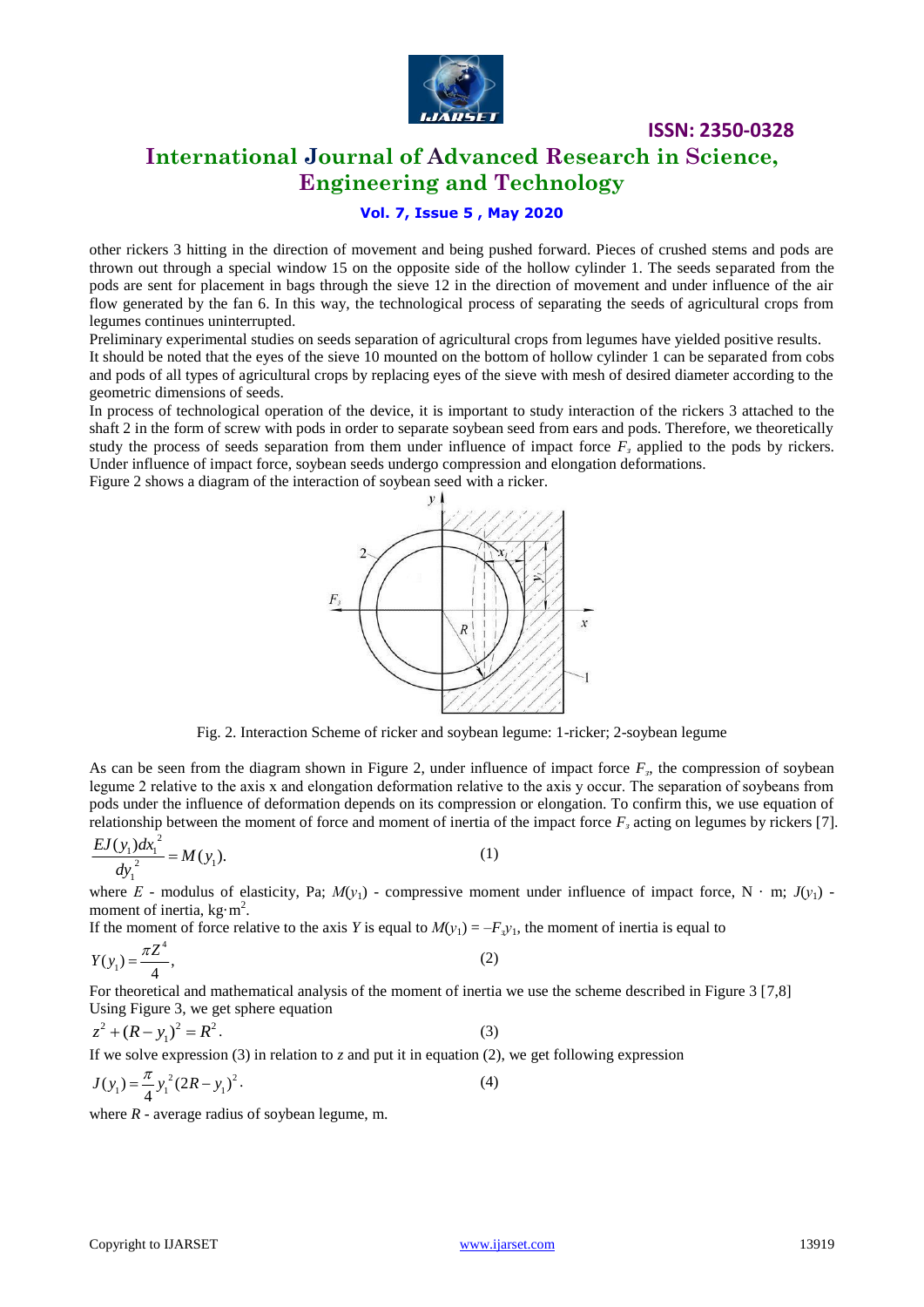

**International Journal of Advanced Research in Science, Engineering and Technology**

## **Vol. 7, Issue 5 , May 2020**



Fig. 3. Calculation Scheme for the moment of inertia

Substituting expression (4) into expression (1), we obtain following equation

$$
F_{3}y_{1} = \frac{E\frac{\pi}{4}y_{1}^{2}(2R - y_{1})^{2}dx^{2}}{dy_{1}^{2}}.
$$
\n(5)

Solving expression (5) in relation to  $\frac{dx_1^2}{dx_1^2}$  $\frac{1}{2}$ 1 *dx dy* , we obtain following equation

$$
\frac{dx_1^2}{dy_1^2} = \frac{4F_s}{\pi E y_1 (2R - y_1)^2}.
$$
\n(6)

Integrating expression (6) once, we obtain following equation

$$
\frac{dx_1}{dy_1} = \frac{4F_s}{\pi E} \int \frac{dy}{y_1(2R - y_1)^2} + C
$$
\nor\n(7)

or  
\n
$$
\frac{dx_1}{dy_1} = \frac{F_s}{\pi E} \left[ \frac{1}{R^2} \ln \frac{2R - y_1}{y_1} - \frac{2}{R(2R - y_1)} \right] + C.
$$
\n(8)

$$
dy_1 \qquad \pi E \left[ R^2 \qquad y_1 \qquad R(2R - y_1) \right]
$$
  
\n
$$
x_1 \text{ in expression (8) is equal to the following}
$$
  
\n
$$
x_1 = \frac{F_s}{\pi E} \left[ \frac{1}{R\pi^2} \int \ln \frac{2R - y_1}{y_1} dy_1 - \frac{2}{R} \int \frac{dy_1}{2R - y_1} \right] + Cy_1 + D.
$$
 (9)

Based on the initial conditions *C* and *D* are invariant, we determine their value under following conditions: and  $x_1 = R$ ,

$$
\frac{dx}{dy_1} = 0 \text{ and } y_1 = 0.
$$

If so  $x_1 = R$ , the value of *C* in (9) is as follows

$$
C = \frac{2F_s}{\pi ER^2}.
$$
\n<sup>(10)</sup>

$$
C = \frac{2F_s}{\pi ER^2}.
$$
\nSubstituting this expression for (9) gives the following expression

\n
$$
x_1 = \frac{F_s}{\pi ER} \left[ 2 - \frac{(2R - y_1)\ln(2R - y_1)}{R} - \frac{y_1 \ln y_1}{R} + 2\ln(2R - y_1) \right] + \left( \frac{2F_s}{\pi ER^2} \right) y_1 + D.
$$
\nWe determine the value of *D* using the equation  $x = R$  and  $y_1 = 0$ .

\n(11)

we determine the value of *D* using the equation  $x_1 = R$  and  $y_1 = 0$ 

$$
D = -\frac{4F_s}{\pi ER}.
$$
\n(12)

Substituting this expression into expression (11), we form following expression